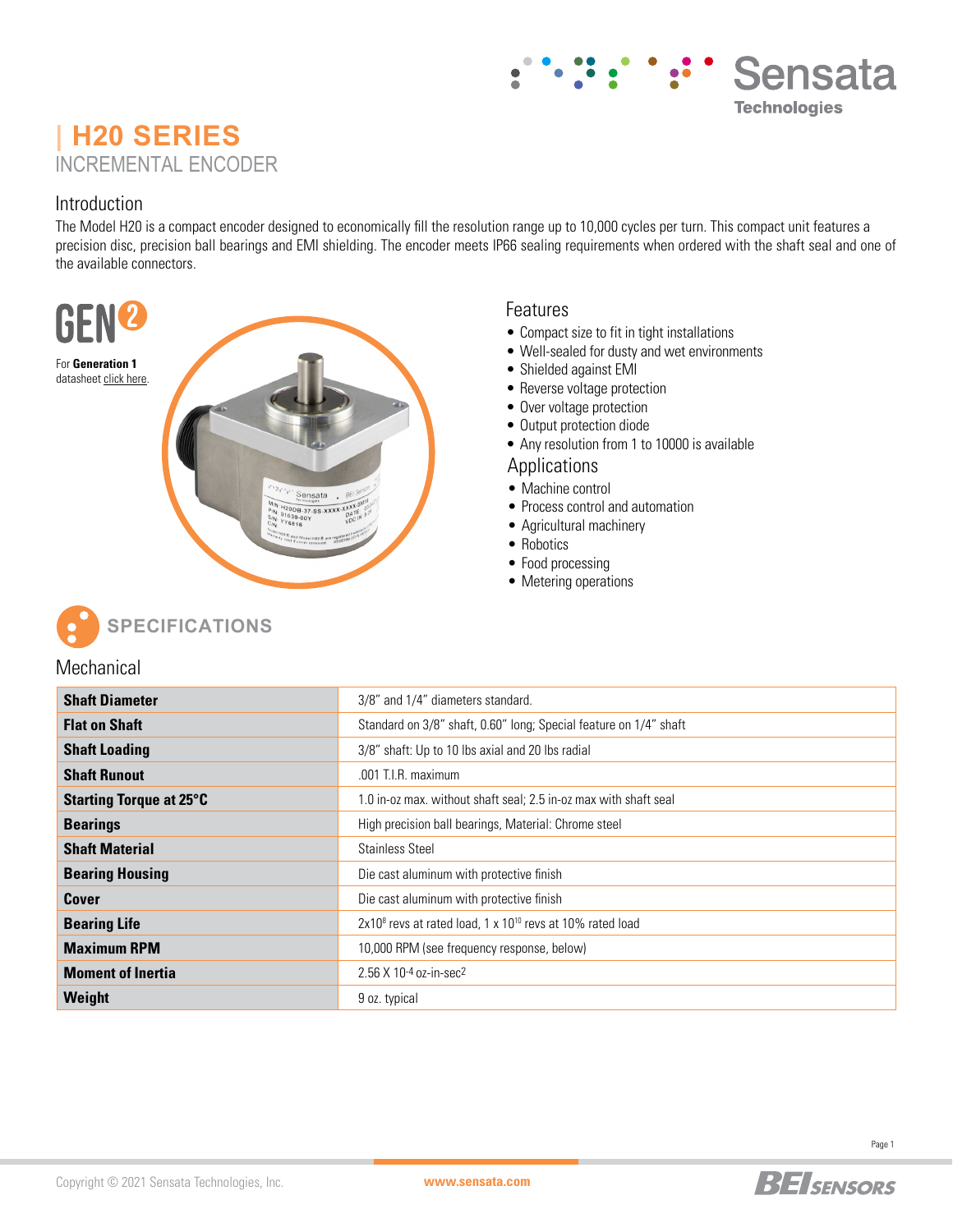## Electrical

| Code                         | Incremental                                                                                                                                                                                                                                                                                                                    |
|------------------------------|--------------------------------------------------------------------------------------------------------------------------------------------------------------------------------------------------------------------------------------------------------------------------------------------------------------------------------|
| <b>Output Format</b>         | 2 outputs in quadrature, A leads B CCW, 1/2 cycle index, Z, gated with negative B<br>Consult factory for other output formats.                                                                                                                                                                                                 |
| <b>Cycles per Shaft Turn</b> | 1 to 10000                                                                                                                                                                                                                                                                                                                     |
| <b>Supply Voltage</b>        | 5 to 28 VDC $+/-5\%$                                                                                                                                                                                                                                                                                                           |
| <b>Current Requirements</b>  | 100 mA typical + output load, 250 mA (max)                                                                                                                                                                                                                                                                                     |
| <b>Voltage/Output</b>        | 28/V: Multi-Voltage Line Drive, 5-28 VDC in, Vout = Vin<br>28/5: TTL, RS422 Line Driver, 5-28 VDC in, Vout = 5 VDC<br>28/0: NPN Line Driver Open Collector, 5-28 VDC in, NPN out (30V MAX)<br>28/VR, HTL Line Driver 5-28 VDC in, Vout=Vin 120 mA per channe<br>5. 12. 15 or 24/0R: R=100 ohm / V: 5V=470 ohm. 15V=1.5K ext. I |
| <b>Protection Level</b>      | Reverse, overvoltage and line driver output protection diodes                                                                                                                                                                                                                                                                  |
| <b>Frequency Response</b>    | 300 kHz                                                                                                                                                                                                                                                                                                                        |

## Environmental

| <b>Enclosure Rating</b> | IP66 when ordered with shaft seal and MS connector on cover. IP65 when ordered with shaft seal and<br>cable gland. IP50 when ordered with no shaft seal. |
|-------------------------|----------------------------------------------------------------------------------------------------------------------------------------------------------|
| <b>Temperature</b>      | Operating temperature -40° C up to 85° C standard. Check factory for higher temperature options.<br>Storage temperature -40° C to 100° C                 |
| <b>Shock</b>            | 100 g's for 5 msec duration                                                                                                                              |
| <b>Vibration</b>        | 50 to 2000 Hz @ 30grms                                                                                                                                   |
| <b>Humidity</b>         | 98% RH without condensation                                                                                                                              |

**Notes and Tables:** All notes and tables referred to in the text can be found in the pages that follow.



## Output Waveform

(45 deg min edge separation)



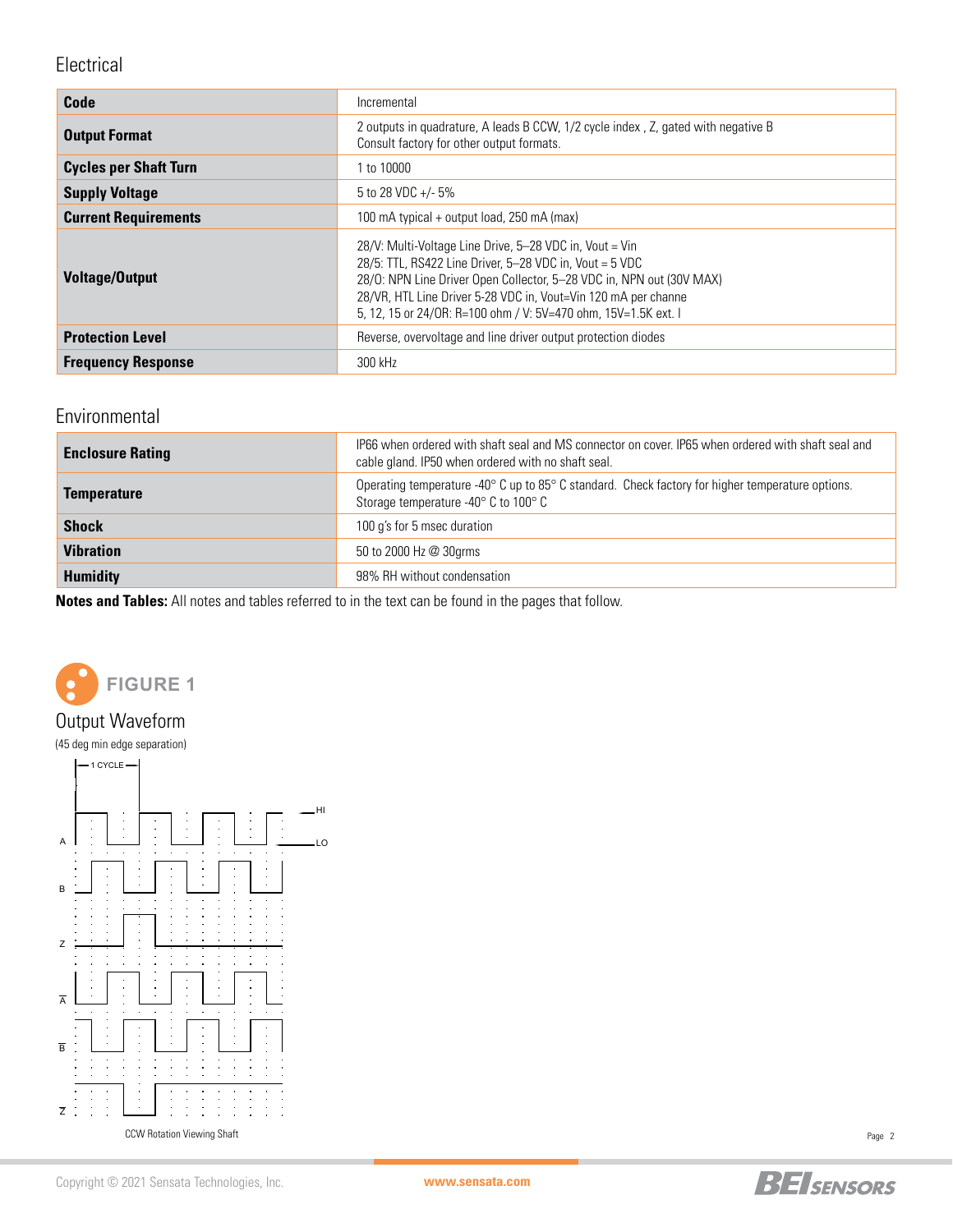

## H20DB SQUARE FLANGE

(WITH STANDARD 3/8" SHAFT AND SM18 CONN.)







## H20EB SERVO FLANGE

(WITH OPTIONAL F28 FACEMOUNT AND SM16 CONN.)









Page 3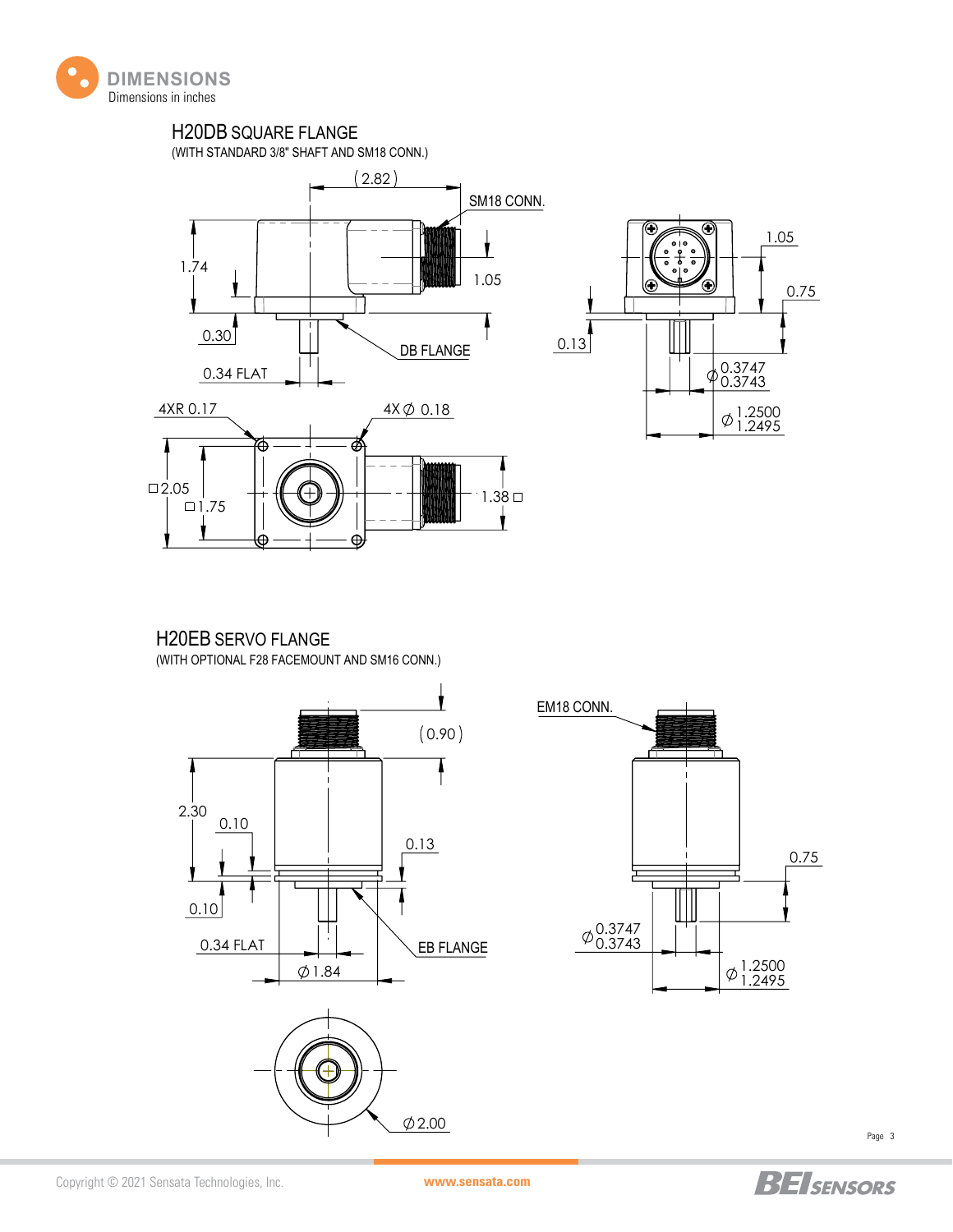

Copyright © 2021 Sensata Technologies, Inc. **www.sensata.com**

**BEI**SENSORS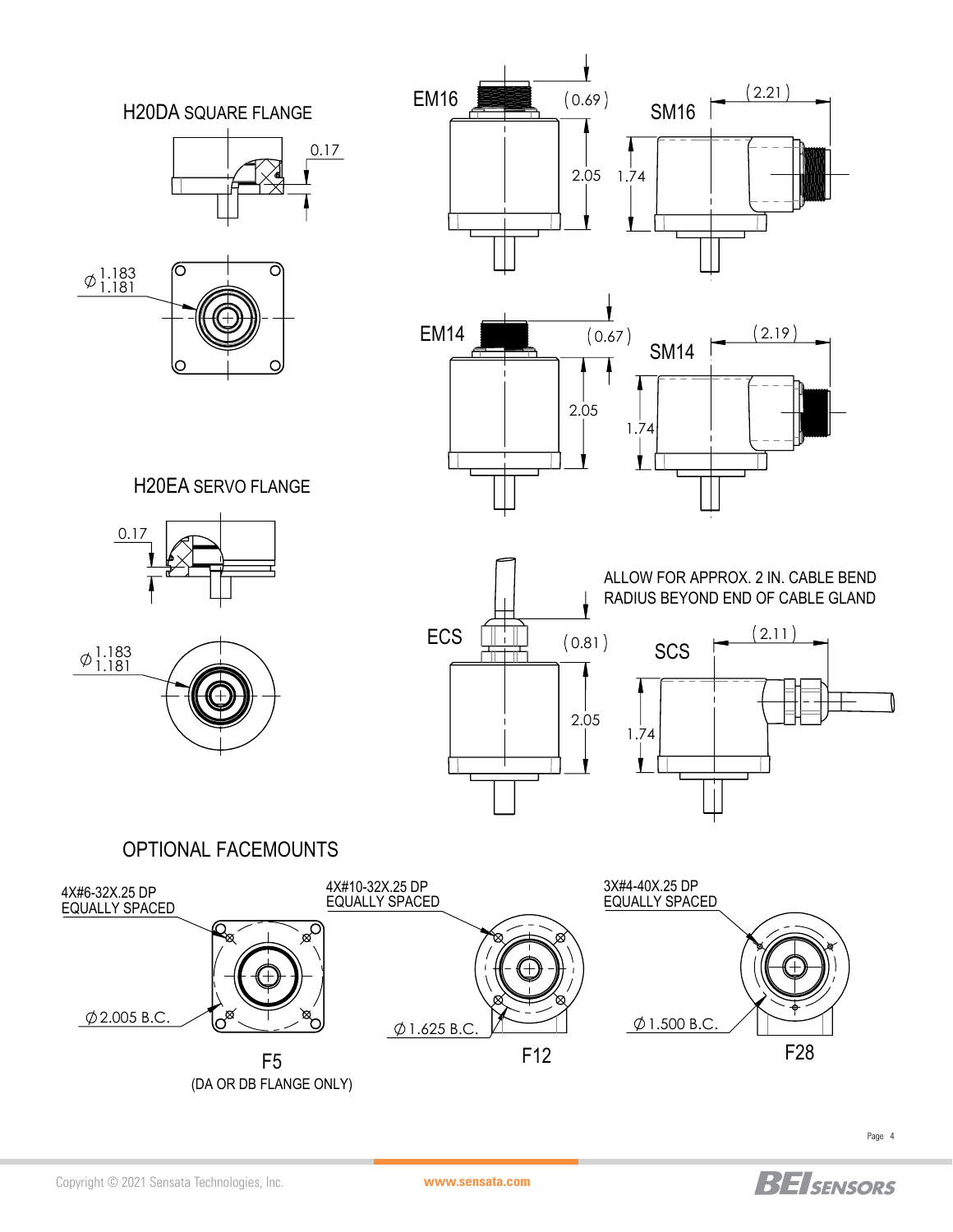### SHAFT VARIATIONS AVAILABLE:



### **Table 1 —** Incremental Output Terminations

The connector style will determine pinouts. For example, an encoder with ABC channels and an M18 connector uses the table to the right.

| <del>undimolo dha dh nino uumioutur duuu thullo tu thu nght.</del> |                                      |                                                    |                |     |                     | <b>Cable Wire</b> |
|--------------------------------------------------------------------|--------------------------------------|----------------------------------------------------|----------------|-----|---------------------|-------------------|
|                                                                    | <b>M14 Connector   M16 Connector</b> | <b>Channels in Model No.</b>                       |                |     | A                   | <b>WHITE</b>      |
| <b>PIN</b>                                                         | <b>PIN</b>                           | <b>ABZ</b>                                         | <b>ABC</b>     |     |                     | <b>YELLOW</b>     |
|                                                                    | $\overline{A}$                       | $\overline{A}$                                     | $\overline{A}$ |     |                     | <b>PINK</b>       |
|                                                                    | B.                                   | B                                                  |                |     | +V (SUPPLY)         | <b>BROWN</b>      |
|                                                                    |                                      | A/                                                 |                |     | OV (CIRCUIT COMMON) | <b>BLUE</b>       |
| B                                                                  |                                      | +V (Supply Voltage)                                |                | N/C | CASE GROUND         | (SHIELD)          |
|                                                                    |                                      | B/                                                 |                |     | A/                  | GREEN             |
| А                                                                  |                                      | OV (Circuit Common)                                |                |     | B/                  | GRAY              |
|                                                                    | G                                    | Case Ground (CG) (Optional special feature on H20) |                |     |                     | <b>RED</b>        |

| <b>M18 Connector</b> |                 |  |  |  |  |
|----------------------|-----------------|--|--|--|--|
| <b>PIN</b>           | <b>Function</b> |  |  |  |  |
| А                    | Α               |  |  |  |  |
| B                    | B               |  |  |  |  |
| C                    | Z               |  |  |  |  |
| D                    | $+V$            |  |  |  |  |
| F                    |                 |  |  |  |  |
| F                    | 0V              |  |  |  |  |
| G                    |                 |  |  |  |  |
| Н                    | A/              |  |  |  |  |
|                      | B/              |  |  |  |  |
|                      |                 |  |  |  |  |

| (22AWG)<br><b>ABZ</b><br><b>ABC</b><br><b>ABZC</b><br>YEL<br>А<br>Α<br>Α<br><b>BLUE</b><br>B<br>B<br>B<br><b>ORN</b><br>Ζ<br>Z<br>W-YEL<br>A/<br>A/<br>W-BLU<br>B/<br>B/<br>W-0RN<br>Z/<br><b>RED</b><br>+V (Supply Voltage) |
|------------------------------------------------------------------------------------------------------------------------------------------------------------------------------------------------------------------------------|
|                                                                                                                                                                                                                              |
|                                                                                                                                                                                                                              |
|                                                                                                                                                                                                                              |
|                                                                                                                                                                                                                              |
|                                                                                                                                                                                                                              |
|                                                                                                                                                                                                                              |
|                                                                                                                                                                                                                              |
|                                                                                                                                                                                                                              |
| OV (Circuit Common)<br>BLK                                                                                                                                                                                                   |
| Case Ground (CG) (Optional special feature on H20)<br>GRN                                                                                                                                                                    |
| WHITE<br>Shield Drain (Shielded Cable Only)                                                                                                                                                                                  |

**K8 Connector PIN (K8) Function K8 Accessory** 

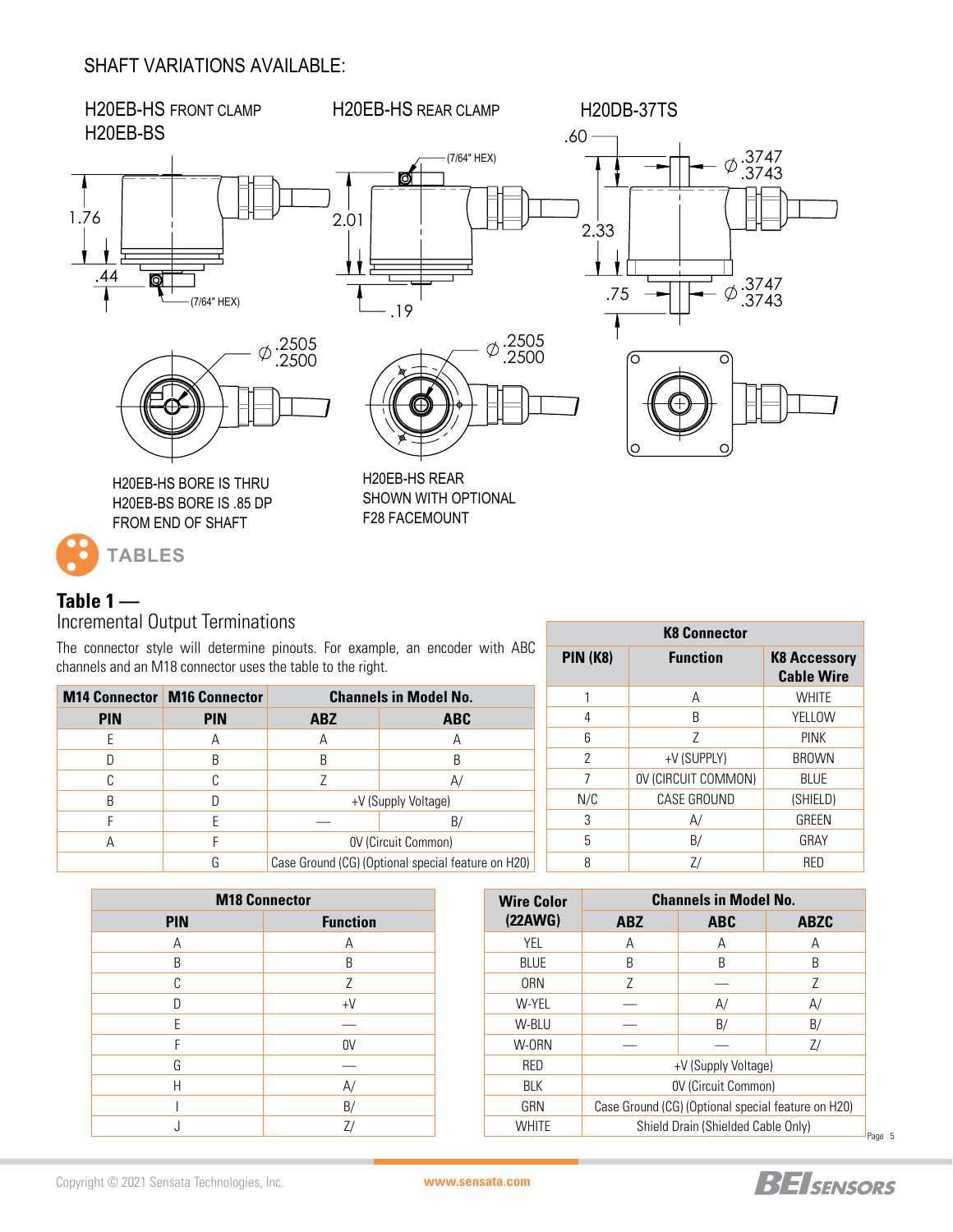**EXPRESS ENCODERS:** Items highlighted with this are standard Express Encoders and ship in few days.

| $\bullet$<br><b>ORDERING OPTIONS</b>                                                                       |            |   |   |  |           |                   |   |            | Example: H20DB-37-SS-1024-ABZC-28/V-SM18 |  |
|------------------------------------------------------------------------------------------------------------|------------|---|---|--|-----------|-------------------|---|------------|------------------------------------------|--|
|                                                                                                            | <b>H20</b> | D | В |  | $-37 - -$ | - SS - 1024 - ABZ | C | - 28/V - S | <b>M18</b>                               |  |
| <b>Type</b>                                                                                                |            |   |   |  |           |                   |   |            |                                          |  |
| $X =$ Express (3 days leadtime)                                                                            |            |   |   |  |           |                   |   |            |                                          |  |
| <b>Blank = Standard Leadtime</b>                                                                           |            |   |   |  |           |                   |   |            |                                          |  |
| <b>Family</b>                                                                                              |            |   |   |  |           |                   |   |            |                                          |  |
| $H20$ = Heavy duty, 2.0" dia.                                                                              |            |   |   |  |           |                   |   |            |                                          |  |
| <b>Housing Configuration</b>                                                                               |            |   |   |  |           |                   |   |            |                                          |  |
| $D =$ Square Flange                                                                                        |            |   |   |  |           |                   |   |            |                                          |  |
| $E = 2.00$ Diameter Servo Mount<br>See dimensions                                                          |            |   |   |  |           |                   |   |            |                                          |  |
| <b>Pilot Configuration</b>                                                                                 |            |   |   |  |           |                   |   |            |                                          |  |
| $A = 1.181$ (30mm) Female                                                                                  |            |   |   |  |           |                   |   |            |                                          |  |
| $B = 1.25 x .125$ Pilot                                                                                    |            |   |   |  |           |                   |   |            |                                          |  |
| <b>Shaft Diameter</b>                                                                                      |            |   |   |  |           |                   |   |            |                                          |  |
| <b>Blank when ordering BS, HS or TS shaft types</b>                                                        |            |   |   |  |           |                   |   |            |                                          |  |
| $25 = 0.2497 / 0.2495$<br>$37 = 0.3747 / 0.3745$                                                           |            |   |   |  |           |                   |   |            |                                          |  |
| <b>Shaft Type</b>                                                                                          |            |   |   |  |           |                   |   |            |                                          |  |
| <b>Blank</b> = Single Ended Shaft (Standard)                                                               |            |   |   |  |           |                   |   |            |                                          |  |
| <b>BS</b> = Blind Hollow Shaft, 1/4" bore                                                                  |            |   |   |  |           |                   |   |            |                                          |  |
| <b>HS</b> = Through Hollow Shaft, 1/4" bore                                                                |            |   |   |  |           |                   |   |            |                                          |  |
| TS = Through Solid Shaft, 3/8" standard                                                                    |            |   |   |  |           |                   |   |            |                                          |  |
| <b>Face Mount</b>                                                                                          |            |   |   |  |           |                   |   |            |                                          |  |
| F5, F12, F28 See Dimensions                                                                                |            |   |   |  |           |                   |   |            |                                          |  |
| <b>Blank</b> = $None$<br><b>Shaft Seal</b>                                                                 |            |   |   |  |           |                   |   |            |                                          |  |
| SS = Shaft Seal - Available only with Pilot Configuration Option B                                         |            |   |   |  |           |                   |   |            |                                          |  |
| <b>Blank = No Shaft Seal</b>                                                                               |            |   |   |  |           |                   |   |            |                                          |  |
| <b>Cycles Per Turn</b>                                                                                     |            |   |   |  |           |                   |   |            |                                          |  |
| 1 to 10000                                                                                                 |            |   |   |  |           |                   |   |            |                                          |  |
| Examples: 100 = 100 CPT, 1024 = 1024 CPT, 4096 = 4096 CPT, etc.                                            |            |   |   |  |           |                   |   |            |                                          |  |
| <b>No. of Channels</b>                                                                                     |            |   |   |  |           |                   |   |            |                                          |  |
| $A =$ Single Channel                                                                                       |            |   |   |  |           |                   |   |            |                                          |  |
| $AB = Dual Quad$ . Channel                                                                                 |            |   |   |  |           |                   |   |            |                                          |  |
| $ABZ = Dual$ with Index<br>$AZ =$ Single with Index                                                        |            |   |   |  |           |                   |   |            |                                          |  |
| <b>Complements</b>                                                                                         |            |   |   |  |           |                   |   |            |                                          |  |
| $C =$ Complementary Outputs                                                                                |            |   |   |  |           |                   |   |            |                                          |  |
| <b>Blank = None</b>                                                                                        |            |   |   |  |           |                   |   |            |                                          |  |
| <b>Voltage / Output</b>                                                                                    |            |   |   |  |           |                   |   |            |                                          |  |
| $28/V = 5 - 28V$ in/out                                                                                    |            |   |   |  |           |                   |   |            |                                          |  |
| $28/5 = 5 - 28 \text{V} \cdot \text{m} / 5 \text{V} \cdot \text{out}$                                      |            |   |   |  |           |                   |   |            |                                          |  |
| $28/0 = 5 - 28V$ in/OCout<br>28/VR = 5-28 VDC in/Vout NOTE: Not available with BS, HS and TS Shaft options |            |   |   |  |           |                   |   |            |                                          |  |
| $xx/OR = 05$ , 12, 15, 24Vin/OR                                                                            |            |   |   |  |           |                   |   |            |                                          |  |
| <b>Output Termination Location</b>                                                                         |            |   |   |  |           |                   |   |            |                                          |  |
| $E =$ End                                                                                                  |            |   |   |  |           |                   |   |            |                                          |  |
| $S = \text{Side}$                                                                                          |            |   |   |  |           |                   |   |            |                                          |  |
| <b>Output Termination</b>                                                                                  |            |   |   |  |           |                   |   |            |                                          |  |
| $M14 = MS3102R14S-6P$                                                                                      |            |   |   |  |           |                   |   |            |                                          |  |
| $M18 = MS3102R18S-1P$<br>M16=MS3102R16S-1P                                                                 |            |   |   |  |           |                   |   |            |                                          |  |
| $K8 = M12 \times 1$ (metric connector)                                                                     |            |   |   |  |           |                   |   |            |                                          |  |
| <b>CSXX</b> =Cable with Seal. XX is cable length in 6 inch increments starting at 24                       |            |   |   |  |           |                   |   |            |                                          |  |
| <b>Hazardous Area Ratings</b>                                                                              |            |   |   |  |           |                   |   |            |                                          |  |
| <b>Blank=None</b>                                                                                          |            |   |   |  |           |                   |   |            |                                          |  |
| $EX =$ Intrinsically safe<br>$NI = Non-Incendive$                                                          |            |   |   |  |           |                   |   |            |                                          |  |
| <b>Contact Factory for Voltage Options</b>                                                                 |            |   |   |  |           |                   |   |            |                                          |  |
| <b>Special Features</b>                                                                                    |            |   |   |  |           |                   |   |            |                                          |  |
| S = Special features specified on purchase order. (See notes)                                              |            |   |   |  |           |                   |   |            |                                          |  |
| <b>Blank</b> = $no$ special features                                                                       |            |   |   |  |           |                   |   |            |                                          |  |
|                                                                                                            |            |   |   |  |           |                   |   |            |                                          |  |

Page 6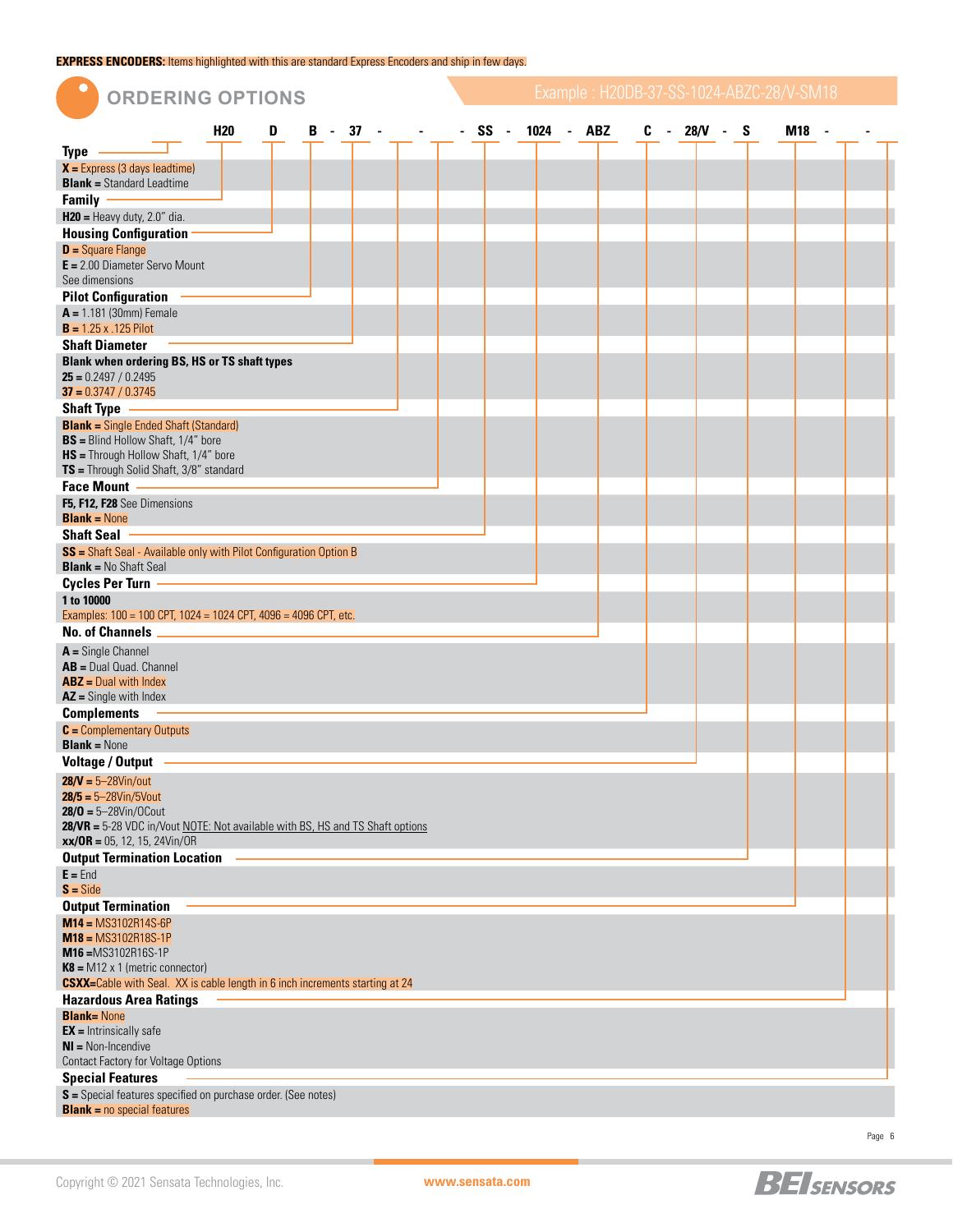

- The shaft seal is recommended in virtually all installations. The most common exceptions are applications requiring a very low starting torque or those requiring operation at both high temperature and high speed.
- Complementary outputs are recommended for use with line driver type (source/sink) outputs. When used with differential receivers, this combination provides a high degree of noise immunity.
- Output IC's are available as either Line Driver (LD) or NPN Open Collector (O) types.
- Open Collectors require pull-up resistors, resulting in higher output source impedance (sink impedance is similar to that of line drivers). In general, use of a Line Driver style output is recommended.
- Line Drivers source or sink current and their lower impedance mean better noise immunity and faster switching times. Warning: Do not connect any line driver outputs directly to circuit common/OV, which may damage the driver. Unused outputs should be isolated and left floating.
- Our applications specialists would be pleased to discuss your system requirements and the compatibility of your receiving electronics with Line Driver type outputs.
- Special -S at the end of the model number is used to define a variety of non-standard features such as special shaft lengths, voltage options, or special testing. Please consult the factory to discuss your special requirements.



# **AGENCY APPROVALS & AVAILABLE CERTIFICATIONS**

Special Models of the H20 Incremental Encoder are available with one or more of the following certifications. Consult with factory in order to ensure how to correctly specify the agency approval(s) that you require.

| <b>Model H20 Hazardous</b><br><b>Area Ratings</b> | <b>Agency</b>                       |              | <b>Ratings and Markings</b><br>(for all standard product configurations)                                                                  | <b>File Number</b>       |  |  |
|---------------------------------------------------|-------------------------------------|--------------|-------------------------------------------------------------------------------------------------------------------------------------------|--------------------------|--|--|
| <b>Blank</b>                                      | CE                                  | <b>CE</b>    | EN 55011: Electromagnetic Disturbance (EMI)<br>EN 61000-6-2: Electromagnetic Compatibility (EMC)                                          |                          |  |  |
|                                                   | $_{\mathfrak{c}}$ (Up) us<br>LISTED | UL           | Class I, Groups A, B, C, D<br>Class II, Groups E, F, G                                                                                    | 20180302-E78446          |  |  |
| EX<br><b>Intrinsic Safety</b>                     | Έx)                                 | <b>DEMKO</b> | II 1 G Ex ia IIC T4 Ga<br>(9V/OC is II 1 G Ex ia IIB T4 Ga)                                                                               | DEMKO 06 ATEX 0614247X   |  |  |
|                                                   | <b>IECE</b>                         | IEC/IECEx    | Ex ia IIC T4 Ga<br>$(9V/OC)$ is Ex ia IIB T4 Ga)<br>$-40^{\circ}$ C $\leq$ Ta $\leq$ $+85^{\circ}$ C                                      | <b>IECEX UL 12.0035X</b> |  |  |
|                                                   | $\boldsymbol{H}_{\text{us}}$        | UL           | Class I, Div. 2, Groups A, B, C, D<br>Class II, Div. 2, Groups F, G                                                                       | 20170321-E78446          |  |  |
| ΝI<br><b>Non-Incendive</b>                        | Έχ)                                 | DEMKO        | $II$ 3 G Ex nA IIB T3 Gc<br>T3B: $-40^{\circ}$ C $\leq$ Ta $\leq$ $+85^{\circ}$ C<br>T4: $-40^{\circ}$ C $\leq$ Ta $\leq$ $+55^{\circ}$ C | DEMKO 13 ATEX 1209038X   |  |  |
|                                                   |                                     | IEC/IECEx    | Ex nA IIB T3 Gc<br>T3B: -40 $\degree$ C $\leq$ Ta $\leq$ +85 $\degree$ C<br>T4: $-40^{\circ}$ C $\leq$ Ta $\leq$ $+55^{\circ}$ C          | <b>IECEX UL 13.0071X</b> |  |  |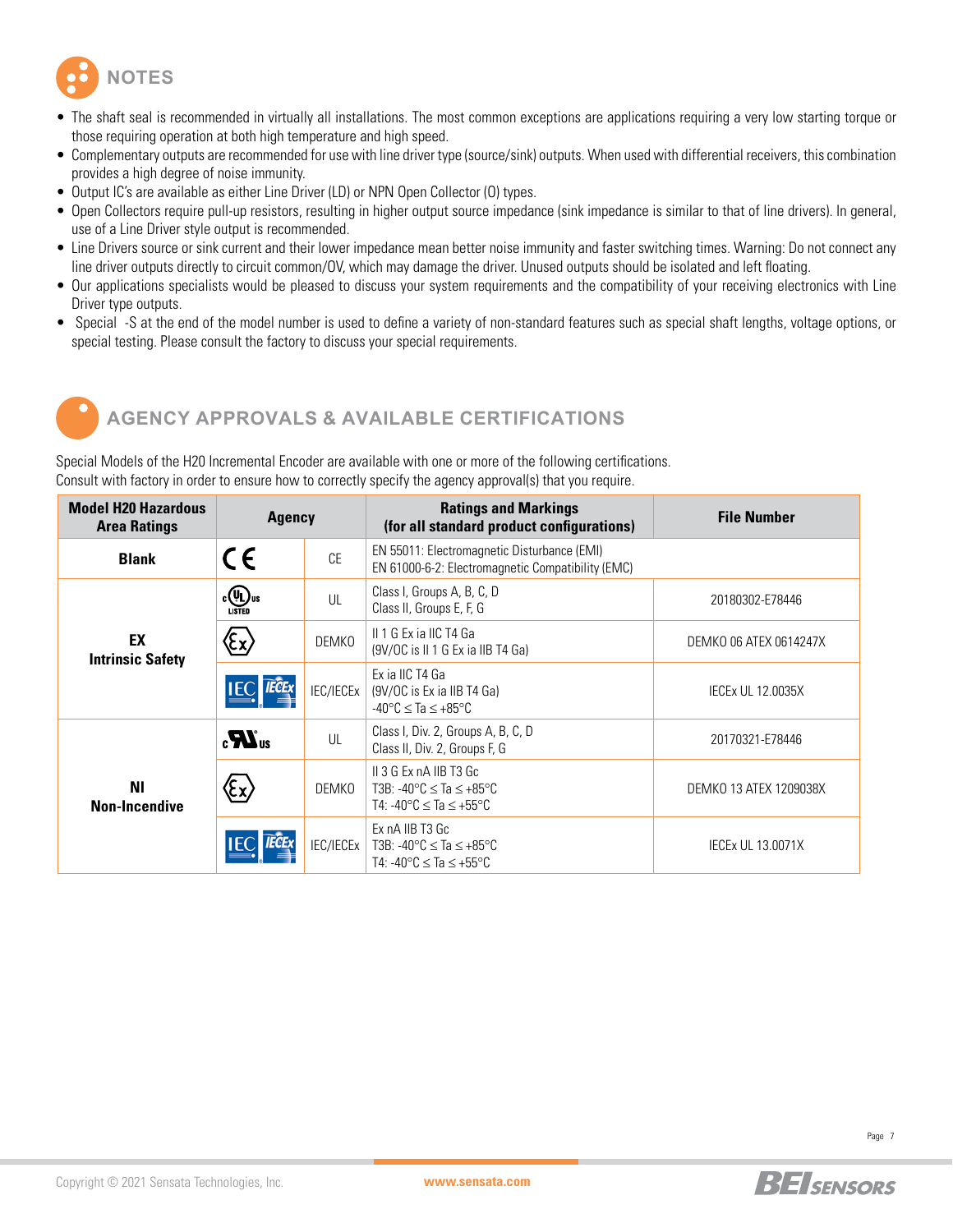

| <b>Description</b>                     | <b>Part Number</b>                                                                                                                                                                                                                                                                                                                                                                                                                                                                                 |
|----------------------------------------|----------------------------------------------------------------------------------------------------------------------------------------------------------------------------------------------------------------------------------------------------------------------------------------------------------------------------------------------------------------------------------------------------------------------------------------------------------------------------------------------------|
| <b>Flexible shaft couplings</b>        | 39074-12-12 = $3/8$ to $3/8$<br>39074-12-8 = $3/8$ to $1/4$<br>$39074 - 8 - 8 = 1/4$ to $1/4$                                                                                                                                                                                                                                                                                                                                                                                                      |
| <b>Connector cable</b><br>assemblies   | 31186-1810 = M18, 10pin, 10 ft length<br>31186-1820 = M18, 10pin, 20 ft length<br>31186-1850 = M18, 10pin, 50 ft length<br>31186-1610 = M16, 7pin, 10 ft length<br>31186-1620 = M16, 7pin, 20 ft length<br>31186-1650 = M16, 7pin, 50 ft length<br>31186-1410 = M14, 6pin, 10 ft length<br>31186-1420 = M14, 6pin, 20 ft length<br>31186-1450 = M14, 6pin, 50 ft length<br>31186-1210 = M12, 10pin, 10 ft length<br>31186-1220 = M12, 10pin, 20 ft length<br>31186-1250 = M12, 10pin, 50 ft length |
| <b>Adapter plates</b>                  | $38228 - 001 =$ Aluminum<br>$38228 - 002 =$ Delrin                                                                                                                                                                                                                                                                                                                                                                                                                                                 |
| <b>Connector mates</b>                 | MS3106F18-1S = Mates to standard M18 style, 10pin conn.<br>MS3106F16S-1S = Mates to standard M16 style, 7pin conn.<br>MS3106F14S-6S = Mates to standard M14 style, 6pin conn.<br>MS3116F12-10S = Mates to standard M12 style, 10pin conn.                                                                                                                                                                                                                                                          |
| <b>Servo clamps</b>                    | $31165 - 001 = 0.093$ grip<br>$31165 - 002 = 0.125$ grip                                                                                                                                                                                                                                                                                                                                                                                                                                           |
| <b>High load bearing</b><br>assemblies | 11008-000 = H20 and H25 flange mount<br>11009-001 = H25 foot mount<br>11009-002 = H20 foot mount                                                                                                                                                                                                                                                                                                                                                                                                   |
| <b>Bulk encoder cable</b>              | $37048 - 003 - 100 = 100$ ft spool<br>$37048 - 003 - 500 = 500$ ft spool<br>37048-003-1000 = 1K ft spool                                                                                                                                                                                                                                                                                                                                                                                           |
| <b>Electronic Modules</b>              | $60001 - 010 =$ Opto isolator<br>$60011 - 001 =$ Broadcaster<br>$60002 - 000 =$ Encoder tester<br>*There are many options for Electronic modules, consult factory for help selecting the best one for<br>your application                                                                                                                                                                                                                                                                          |
| <b>Mounting adapters</b>               | $11012 - 002 = H2556C$                                                                                                                                                                                                                                                                                                                                                                                                                                                                             |
| 12 in. OD Measuring<br>wheels          | $31196 - 001 = 3/8$ in. Bore<br>$31196 - 002 = 1/2$ in. Bore<br>$31196 - 003 = 5/8$ in. Bore                                                                                                                                                                                                                                                                                                                                                                                                       |
| <b>SwiftComm</b><br>28 <sub>min</sub>  | 60032-001 = Wireless Interface 5V In, 10FT, M18<br>60032-003 = Wireless Interface 15V In, 10FT, M18<br>60032-005 = Wireless Interface 24V In, 10FT, M18<br>Page 8                                                                                                                                                                                                                                                                                                                                  |